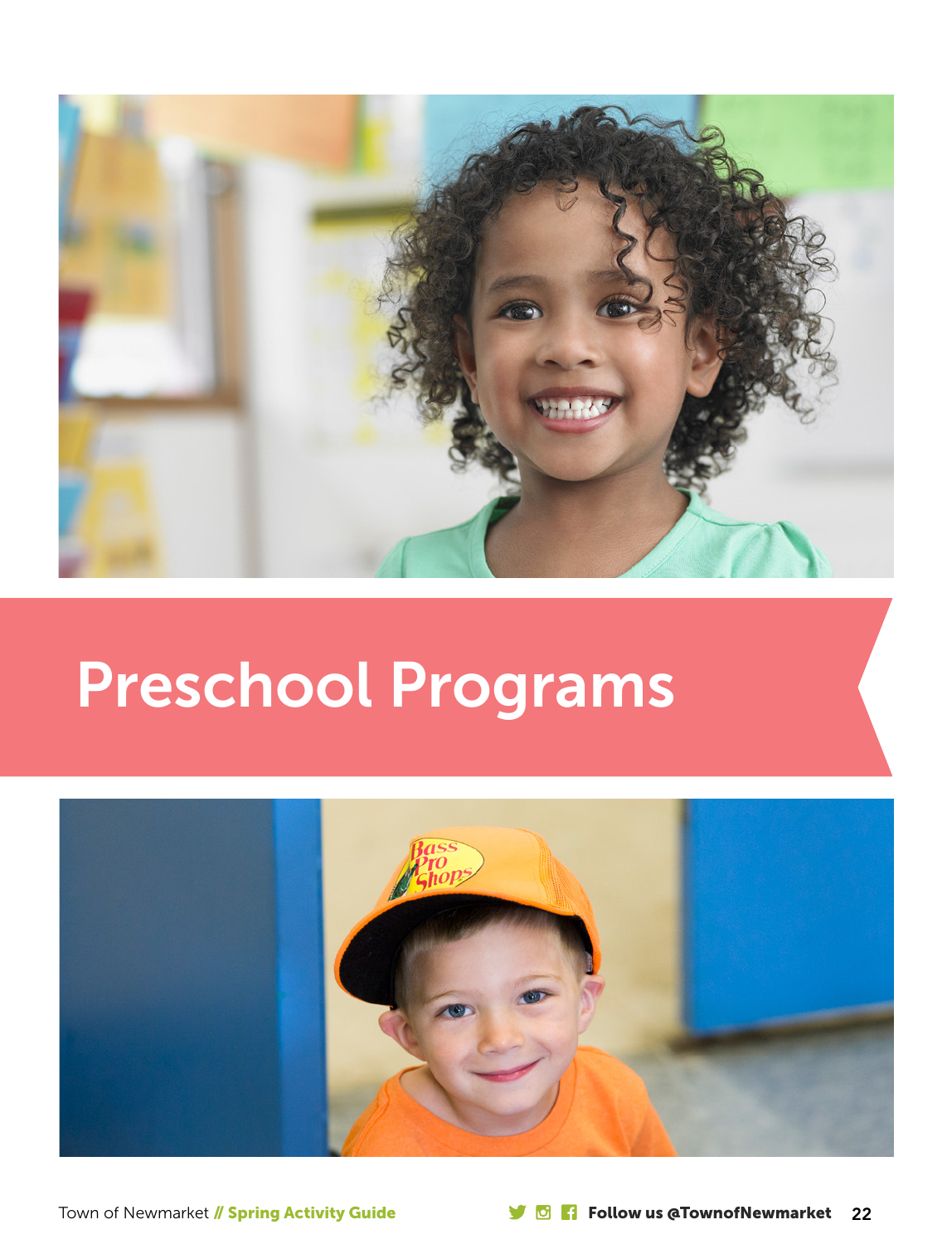# **\* Preschool Programs**

# Arts & Culture

## Art and Music for Kids

#### Path: Creative Arts Level: Beginner

Art and music can boost a child's creativity, confidence, concentration and coordination. Join us for fingerpainting, abstract art, collage, colouring, stickers, stamping and clay modeling, music, movement, and storytelling. Price includes all materials and supplies. Caregiver participation is required.

# Age: 3 to 5 Years

Location: Ray Twinney Recreation Complex

## Ballet - Pre-school

#### Path: Performing Arts Level: Beginner

Your child will love this class as it teaches the fundamentals of ballet in a fun-filled encouraging and play-focused environment. Your child will learn warm-ups, choreography and proper cool down techniques. Ballet shoes required.

Age: 3 to 5 Years Location: Ray Twinney Recreation Complex

## Munchkins in the Kitchen

#### Path: Culinary Arts Level: Beginner

A great way to introduce your child to the kitchen! Prepare healthy treats; learn new words, and different types of cultural foods. Please bring a container for treats to take home and a binder for recipes. All fees included.

#### Age: 3 to 5 Years

Location: Recreation Youth Centre & Sk8 Park



**T** Parent Participation Required

#### Munchkins in the Kitchen - Let's Get Baking Path: Culinary Arts

# Level: Beginner

A great way to introduce your child to the kitchen. In this hands on session they will get messy while learning new skills, and creating delicious treats to bring home. Please bring a container for treats to take home and a binder for recipes.

## Age: 3 to 5 Years Location: Recreation Youth Centre & Sk8 Park

## Munchkins in the Kitchen: Easter Treats

#### Path: Culinary Arts Level: Beginner - Intermediate

In this fun hands-on class kids will create tasty Easter treats to bring home and share with their family (or eat on their own). Kids will be given all of the supplies they need and follow the step by step instructions to create delicious Easter treats. All skills levels welcome.

Age: 3 to 5 Years Location: Recreation Youth Centre & Sk8 Park

# Fitness and Wellness

#### Yoga

This is a dynamic class where children will learn playful yoga poses, work with their breath, and practice relaxation. This program will spark your child's inner yogi while helping to develop their motor coordination and play skills.

Age: 5 to 7 Years Location: Magna Centre

## Zumba Kids Jr.

With a hint of Latin Flavor and international zest, Zumba incorporates easy-to-follow moves for preschoolers who love to dance! Running shoes are required. No previous dance experience required.

Age: 4 to 6 Years Location: Magna Centre